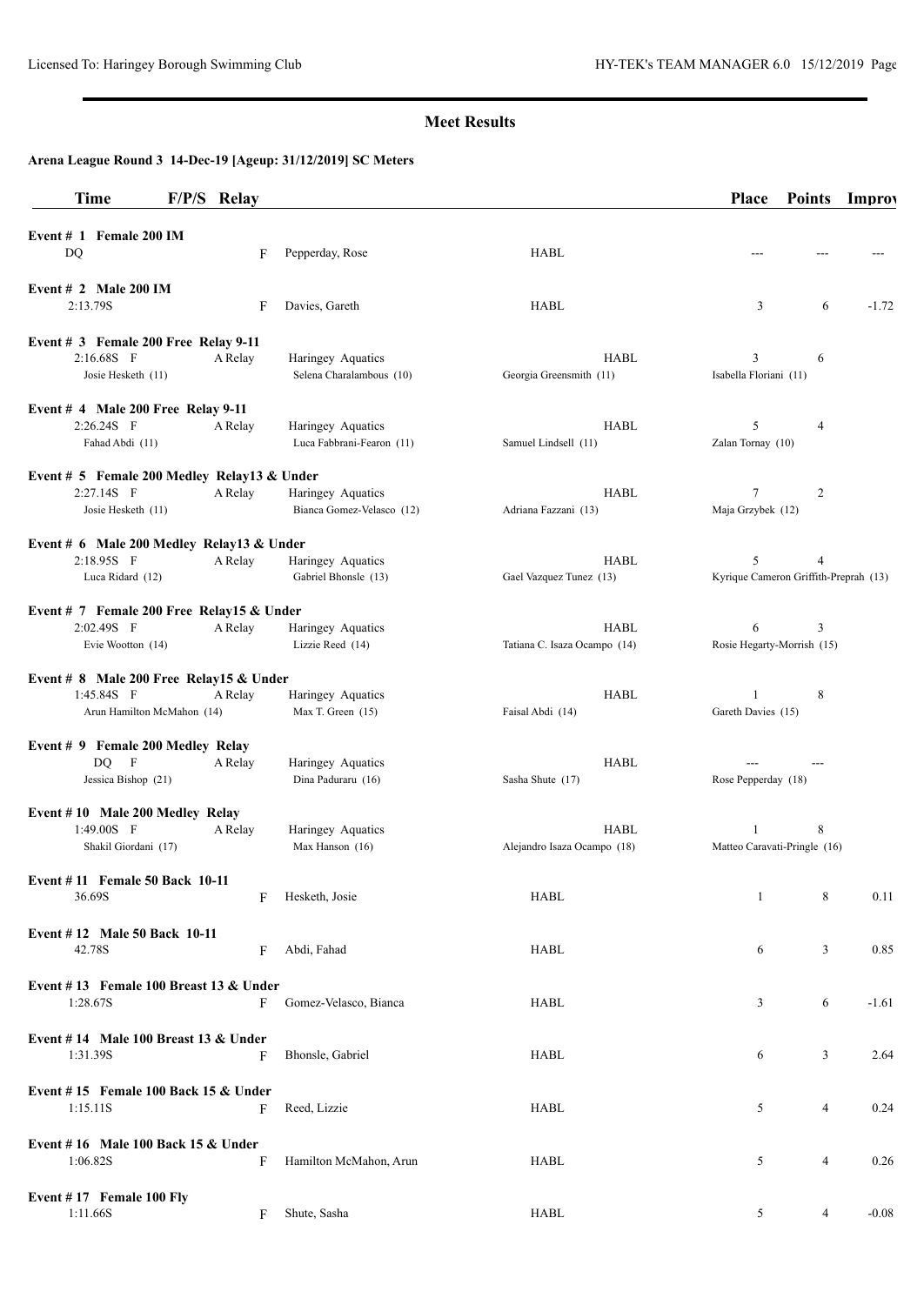## **Meet Results**

# **Arena League Round 3 14-Dec-19 [Ageup: 31/12/2019] SC Meters**

| <b>Time</b>                                         | F/P/S Relay |   |                          |                                | Place        | <b>Points</b>  | <b>Improv</b> |
|-----------------------------------------------------|-------------|---|--------------------------|--------------------------------|--------------|----------------|---------------|
| Event $# 18$ Male 100 Fly<br>58.30S                 |             | F | Giordani, Shakil         | <b>HABL</b>                    | -1           | $\,8\,$        | 2.04          |
| Event #19 Female 50 Fly 10-11<br>38.86S             |             | F | Hesketh, Josie           | <b>HABL</b>                    | 5            | $\overline{4}$ | 0.61          |
| Event #20 Male 50 Fly 10-11<br>43.22S               |             | F | Abdi, Fahad              | HABL                           | 6            | 3              | 2.86          |
| Event $\# 21$ Female 100 Back 13 & Under<br>DQ      |             | F | Grzybek, Maja            | HABL                           |              |                |               |
| Event #22 Male 100 Back 13 & Under<br>1:16.54S      |             | F | Ridard, Luca             | <b>HABL</b>                    | 4            | 5              | $-0.77$       |
| Event #23 Female 100 Fly 15 $&$ Under<br>1:17.03S   |             | F | Isaza Ocampo, Tatiana C. | HABL                           | 6            | 3              | 0.16          |
| Event #24 Male 100 Fly 15 & Under<br>57.98S         |             | F | Davies, Gareth           | HABL                           | 1            | $\,8\,$        | $-0.33$       |
| Event #25 Female 100 Back<br>1:06.11S               |             | F | Bishop, Jessica          | <b>HABL</b>                    | 1            | 8              | $-0.85$       |
| Event #26 Male 100 Back<br>56.55S                   |             | F | Giordani, Shakil         | HABL                           | 2            | $\tau$         | 0.84          |
| Event #27 Female 50 Breast 10-11<br>43.86S          |             | F | Charalambous, Selena     | HABL                           | 4            | 5              | $-0.45$       |
| Event #28 Male 50 Breast 10-11<br>44.66S            |             | F | Fabbrani-Fearon, Luca    | HABL                           | 2            | 7              | $-1.34$       |
| Event #29 Female 100 Fly 13 & Under<br>1:32.11S     |             | F | Gomez-Velasco, Bianca    | HABL                           | 8            | $\mathbf{1}$   | 0.38          |
| Event #30 Male 100 Fly 13 & Under<br>1:18.17S       |             | F | Vazquez Tunez, Gael      | ${\rm H}{\bf A}{\bf B}{\bf L}$ | 6            | 3              | $-0.95$       |
| Event $\#31$ Female 100 Free 15 & Under<br>1:07.34S |             | F | Wootton, Evie            | <b>HABL</b>                    | 6            | 3              | 1.00          |
| Event #32 Male 100 Free 15 $&$ Under<br>56.87S      |             | F | Green, Max T.            | HABL                           | 1            | $\,8\,$        | 1.38          |
| Event #33 Female 100 Breast<br>1:22.30S             |             | F | Pepperday, Rose          | HABL                           | 4            | 5              | $-0.41$       |
| Event #34 Male 100 Breast<br>1:07.07S               |             | F | Hanson, Max              | <b>HABL</b>                    | $\mathbf{1}$ | $\,8\,$        | 0.26          |
| Event #35 Female 50 Free 10-11<br>34.88S            |             | F | Floriani, Isabella       | HABL                           | 5            | $\overline{4}$ | $-0.52$       |
| Event #36 Male 50 Free 10-11<br>35.84S              |             | F | Tornay, Zalan            | <b>HABL</b>                    | 5            | $\overline{4}$ | $-1.51$       |